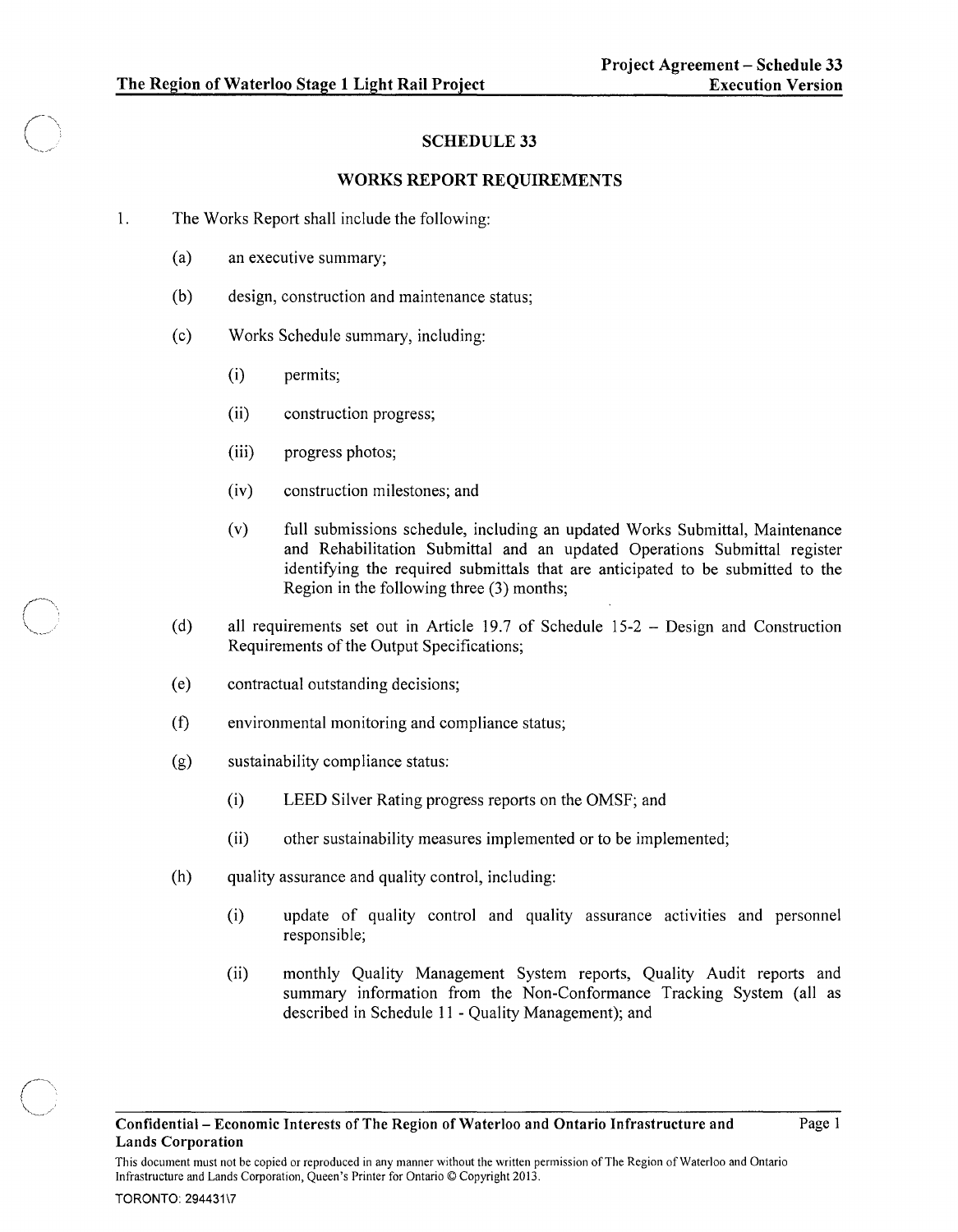- (iii) internal and external audits;
- (i) organization / staffing changes and additions for Project Co and Construction Contractor;
- (j) status of all reports submitted pursuant to the requirements of the Project Agreement;
- (k) health and safety, including:
	- (i) lost time injuries; and
	- (ii) accidents with no lost time;
- (I) Subcontract status, including:
	- (i) consultants;
	- (ii) Subcontracts awarded;
	- (iii) tenders; and
	- $(iv)$  labour report (average workforce);
- (m) financial status, including:
	- (i) progress and Variations;
	- (ii) insurance summary;
	- (iii) Construction Contractor default status; and
	- (iv) cash flow projection (capital cost components);
- (n) risk management status, including:
	- (i) claims;
	- (ii) liens;
	- (iii) environmental issues;
	- (iv) labour;
	- (v) market conditions;
	- (vi) outstanding disputes;
	- (vii) operational risks;
	- (viii) other risks; and

This document must not be copied or reproduced in any manner without the written permission of The Region of Waterloo and Ontario Infrastructure and Lands Corporation, Queen's Printer for Ontario © Copyright 2013.